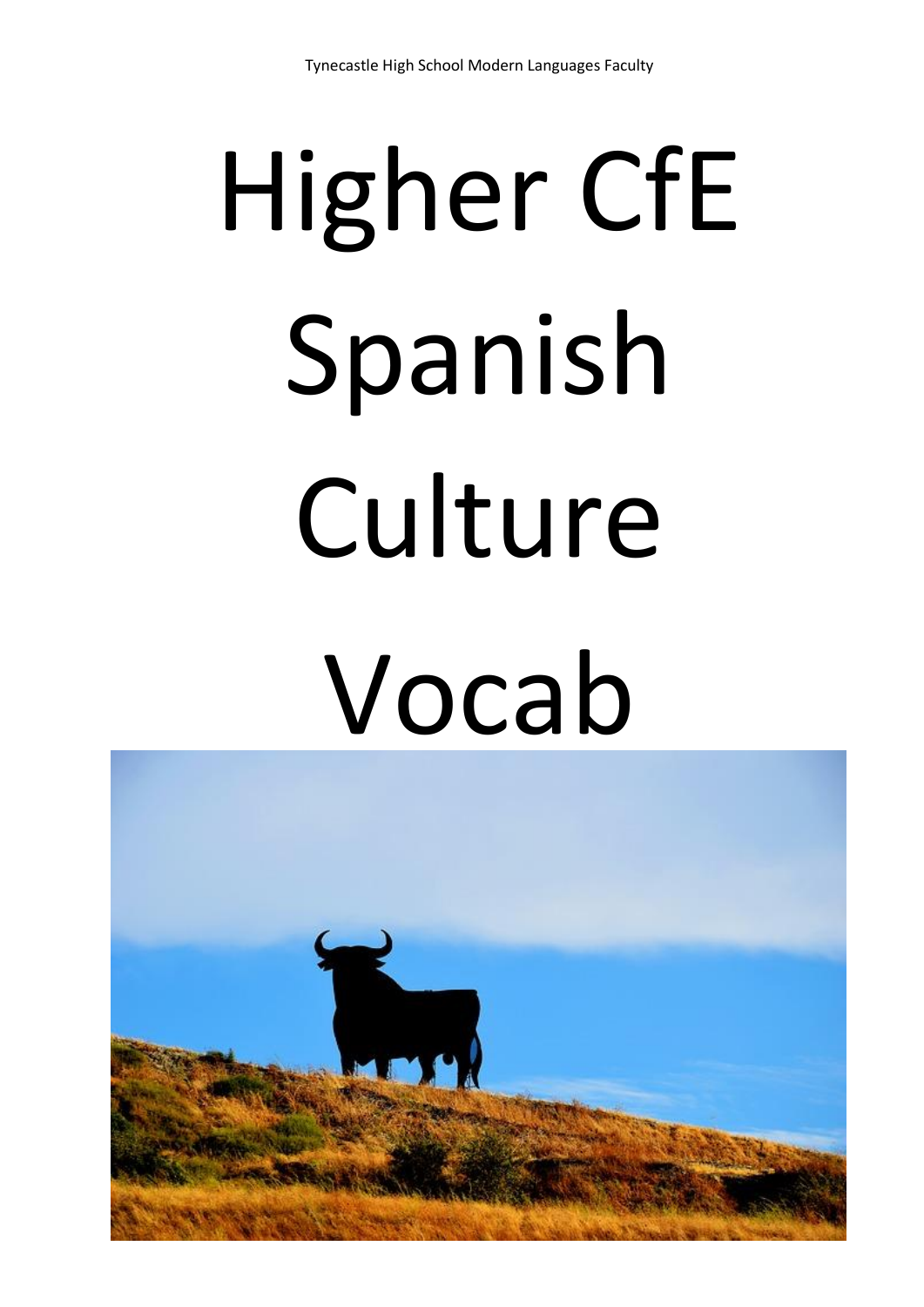# **Global Languages**



| ¿Por qué aprender una lengua extranjera?                                                   | Why learn a foreign language?                                                                       |  |
|--------------------------------------------------------------------------------------------|-----------------------------------------------------------------------------------------------------|--|
| Todo el mundo debería aprender un idioma extranjero.                                       | Everyone should learn a foreign<br>language.                                                        |  |
| Pienso que es                                                                              | I think that it is                                                                                  |  |
| Creo que es                                                                                | I believe that is                                                                                   |  |
| interesante                                                                                | interesting                                                                                         |  |
| …útil                                                                                      | useful                                                                                              |  |
| Los idiomas te ayudan a buscar un empleo.                                                  | Languages can help you find a job.                                                                  |  |
| Te permiten de viajar.                                                                     | It allows you to travel.                                                                            |  |
| Te permiten de comunicarse con otros.                                                      | It allows you to communicate with<br>others.                                                        |  |
| Te permiten de estudiar et trabajar en el extranjero.                                      | It allows you to study and work<br>abroad.                                                          |  |
| Te permiten estar más abierto para entender mejor otras culturas y otras maneras de vivir. |                                                                                                     |  |
|                                                                                            | It allows you to be more open<br>towards learning about other cultures<br>and other ways of living. |  |
| Es una buena manera de aprender sobre la cultura.                                          | It's a good way to learn about the<br>culture.                                                      |  |
| Pienso que si sabes un idioma no te tratan como a un turista.                              | I think that if you know a<br>language, you are not treated<br>like a tourist.                      |  |
|                                                                                            |                                                                                                     |  |

Si sabes un idioma extranjero eres más independiente y puedes aprender a adaptarte y apreciar nuevas culturas.

> If you know a foreign language, you are more independent and you can learn to adapt and appreciate new cultures.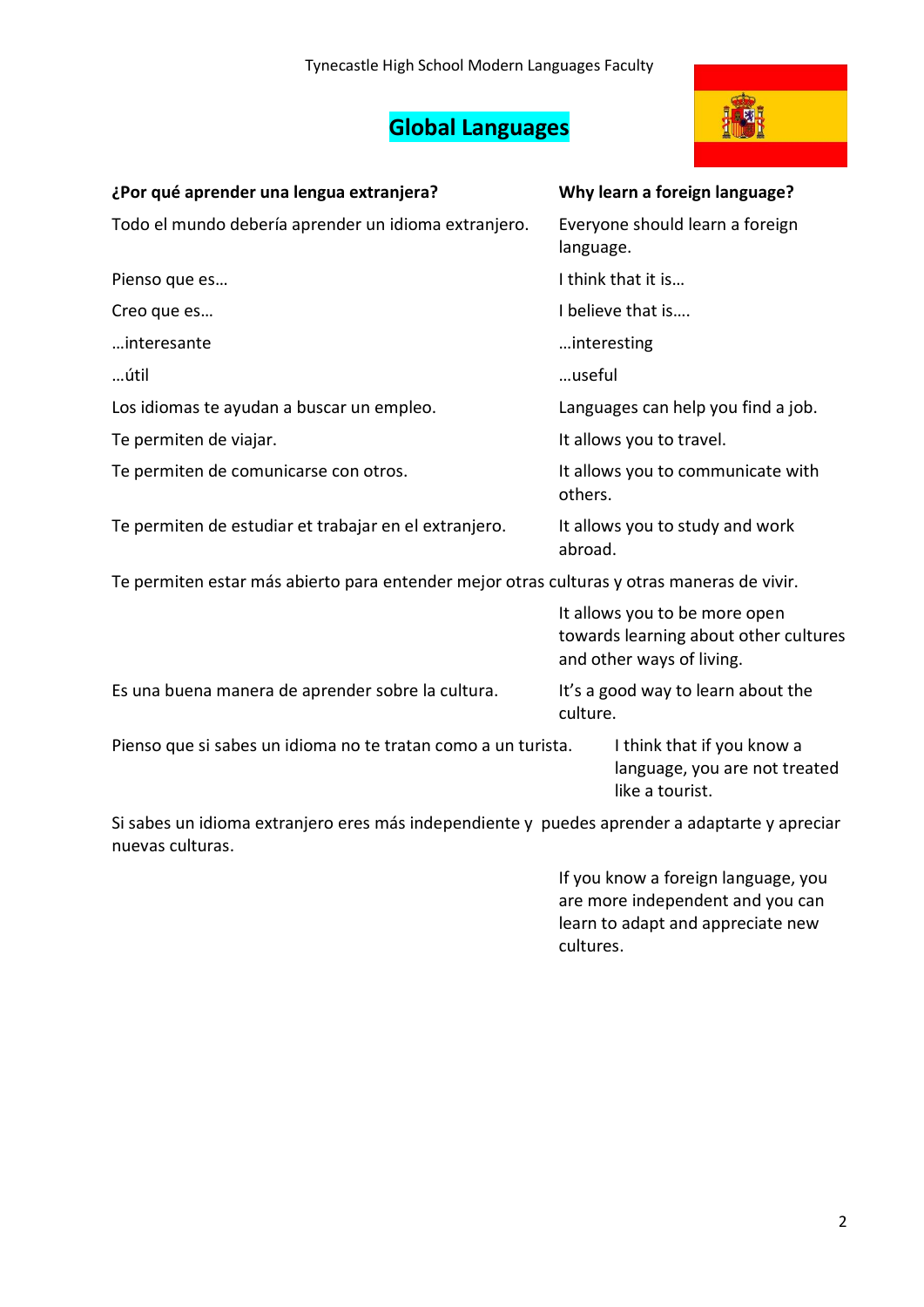# **Planning a Trip**

# **Holiday Destinations**

| Suelo ir a                      | I usually go to                   |
|---------------------------------|-----------------------------------|
| Solemos ir a                    | We usually go to                  |
| Me quedo en casa.               | I stay at home.                   |
| Voy a un camping.               | I go to a campsite.               |
| Vamos a la costa.               | We go to the coast.               |
| Vamos a casa de mis abuelos.    | We go to my grandparents' house.  |
| Me encantaría ir a              | I would love to go to             |
| Me gustaría ir a                | I would like to go to             |
| Si tuviera mucho dinero, iría a | If I had lots of money I would go |

América del Sur South America Australia Australia Alemania Germany Chile Chile Chipre Chipre Cyprus El Emirato de Dubái **Dubai Dubai Dubai Dubai Dubai Dubai Dubai** Escocia de Scotland de Scotland de Scotland de Scotland de Scotland de Scotland de Scotland de Scotland de Scotland de Scotland de Scotland de Scotland de Scotland de Scotland de Scotland de Scotland de Scotland de Scotlan España en la seu de la componentación de la seu de Spain Europa Europe Francia France Gales **Gales Gales Contract Contract Contract Contract Contract Contract Contract Contract Contract Contract Contract Contract Contract Contract Contract Contract Contract Contract Contract Contract Contract Contract C** Gran Bretaña Great Britain Grecia **Greece** Inglaterra **England** Irlanda **Irlanda** Ireland Las Islas Británicas the British Isles Las Islas Canarias the Canary Islands Italia **Italia** Italy and Italy and Italy and Italy and Italy and Italy and Italy Las Estados Unidos **Natividades** USA Marruecos Morocco El Mediterráneo the Mediterranean

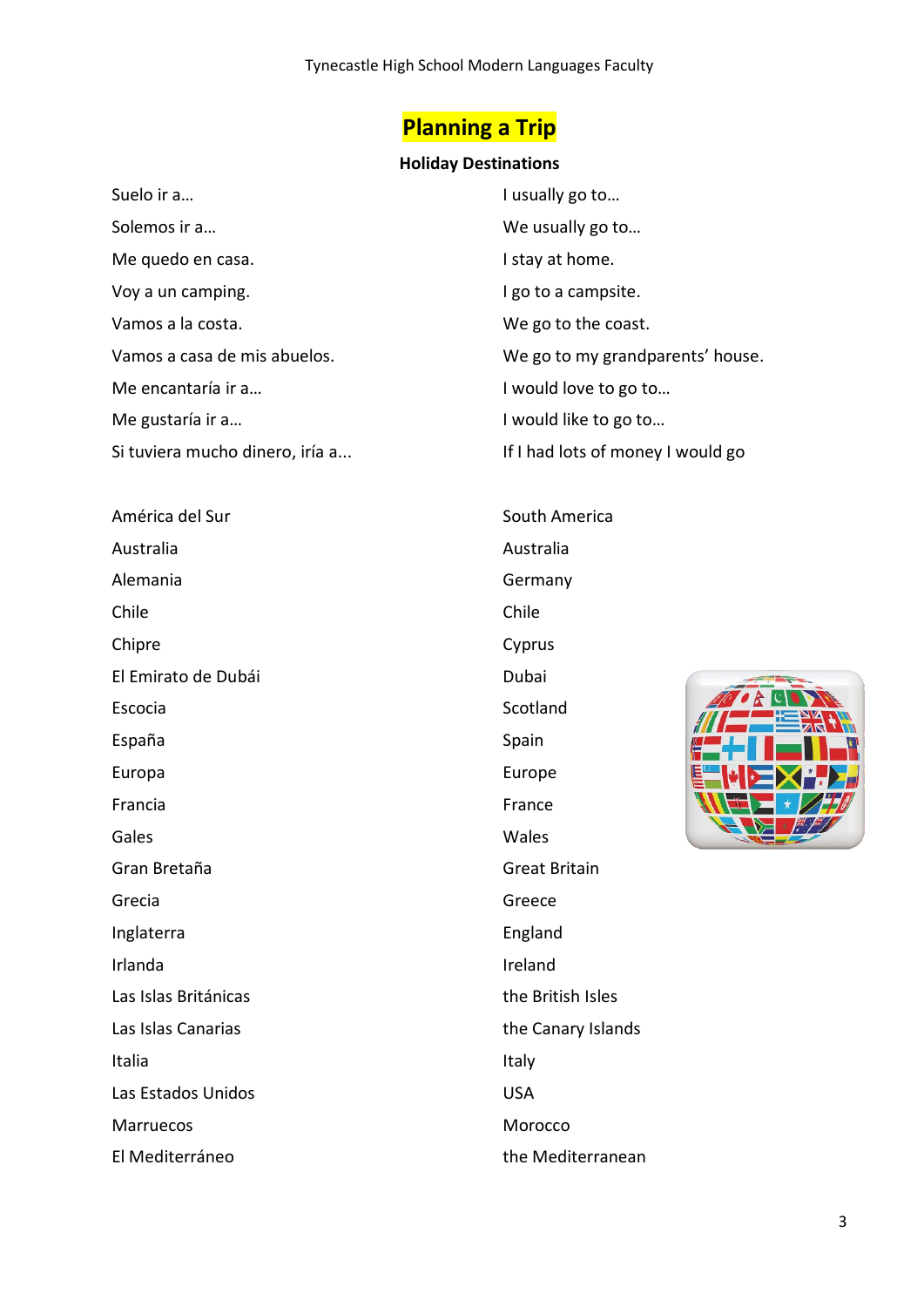México Mexico Nueva York **Nueva York** New York **New York** Portugal **Portugal** Portugal Turquía Turkey

Reino Unido **National Community Community** Christene United Kingdom

# **Holiday Plans**

# **¿Adónde vas a ir de vacaciones? Where are you going to go on holiday?**

Voy con mis amigos. I am going with my friends. Voy con mi familia. I am going with my family. …con mi novio/a. …with my boyfriend/ girlfriend. …con mi mejor amigo/a. …with my best friend. …mis padres. …my parents. …porque es más divertido. …because it is more fun. Paso mucho tiempo con... I spend a lot of time with... Me gusta pasar tiempo con... The set of like to spend time with... ...no paso mucho tiempo con... I do not spend a lot of time with... …hay más libertad. …there is more freedom …hay menos libertad. …there is less freedom …es más barato. …it is cheaper …es más caro. …it is more expensive …es más relajado. …it is more relaxed

**¿Cuándo vas a ir? When are you going to go?** 

…durante la temporada alta. …during the peak season.

Voy a... **I am going to...** I am going to... Vamos a... **We are going to... We are going to...** 

Voy al extranjero. I am going abroad

# **¿Con quién vas a ir? Who are you going to go with?**

- 
- 
- 
- 
- Prefiero pasar las vacaciones con… I prefer to spend the holidays with …
	-
	-
	-
	-
	-
	-
	-
	-
	-
	-
- ...no me gusta pasar tiempo con... I don't like to spend time with...

Voy a pasar las vacaciones de verano allí. I am going to spend the summer holidays there.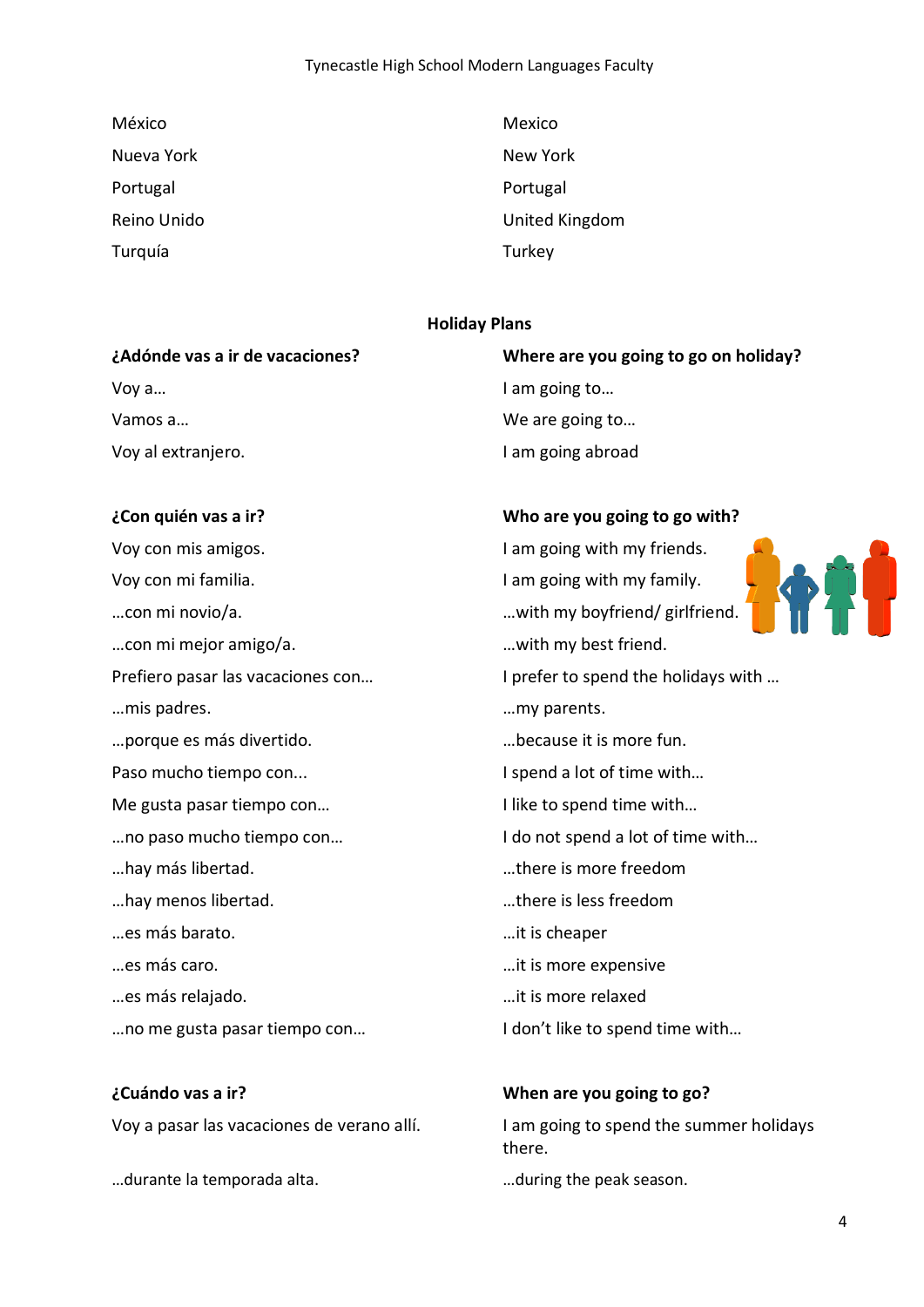…durante la temporada baja. …during the off-peak season.

…porque es… …because it is

…más rápido. …faster

…más barato. …cheaper

…muy estresante. …very stressful.  $\ldots$ muy estresante.  $\ldots$   $\ldots$   $\ldots$   $\ldots$   $\ldots$   $\ldots$   $\ldots$   $\ldots$   $\ldots$   $\ldots$   $\ldots$   $\ldots$   $\ldots$   $\ldots$   $\ldots$   $\ldots$   $\ldots$   $\ldots$   $\ldots$   $\ldots$   $\ldots$   $\ldots$   $\ldots$   $\ldots$   $\ldots$   $\ldots$   $\ldots$   $\ldots$   $\ldots$   $\ldots$   $\ldots$   $\ldots$   $\ldots$   $\$ 



…más divertido. …more exciting.

Odio volar. The contract of the contract of the contract of the contract of the contract of the contract of the contract of the contract of the contract of the contract of the contract of the contract of the contract of th

Tengo miedo de volar. I am afraid of flying. Tengo miedo de ir en avión. I am afraid of going by plane. Tengo miedo de viajar por avión. I am afraid of travelling by plane. Me mareo en el mar. I get seasick. Me mareo en el avión. I get airsick. Me mareo en el coche. I get carsick.

Voy a quedarme en un hotel. I am going to stay in a hotel. Me gusta quedarme en... The stay in the stay in the stay in the stay in the stay in the stay in the stay in the stay in the stay in the stay in the stay in the stay in the stay in the stay in the stay in the stay in the st

**¿Cuánto tiempo vas a estar allí? How long are you going to spend there?** 

Vamos a estar allí tres semanas. We are going to be there for three weeks.

# **¿Cómo vas a ir allí? How are you going to get there?**

Voy a viajar en un avión. I am going to travel by plane. Vamos en barco. The same state of the UVE are going by boat.

- 
- 
- ...es más ecológico que... es más ecológico que...
- …más caro. …more expensive.

- …más interesante. …more interesting.
	-
- …más relajado. …it is more relaxed.
	-
	-
	-
	-
	-

# **¿Dónde vas a quedarte? Where are you going to stay?**



Si tuviera mucho dinero me gustaría quedarme en… if I had lots of money I'd like to stay in…

- …porque eres independiente. …because you are independent
- …porque puedo descansar. …because I can rest.

Odio quedarme en un albergue juvenil. I hate staying in a youth hostel.

- 
-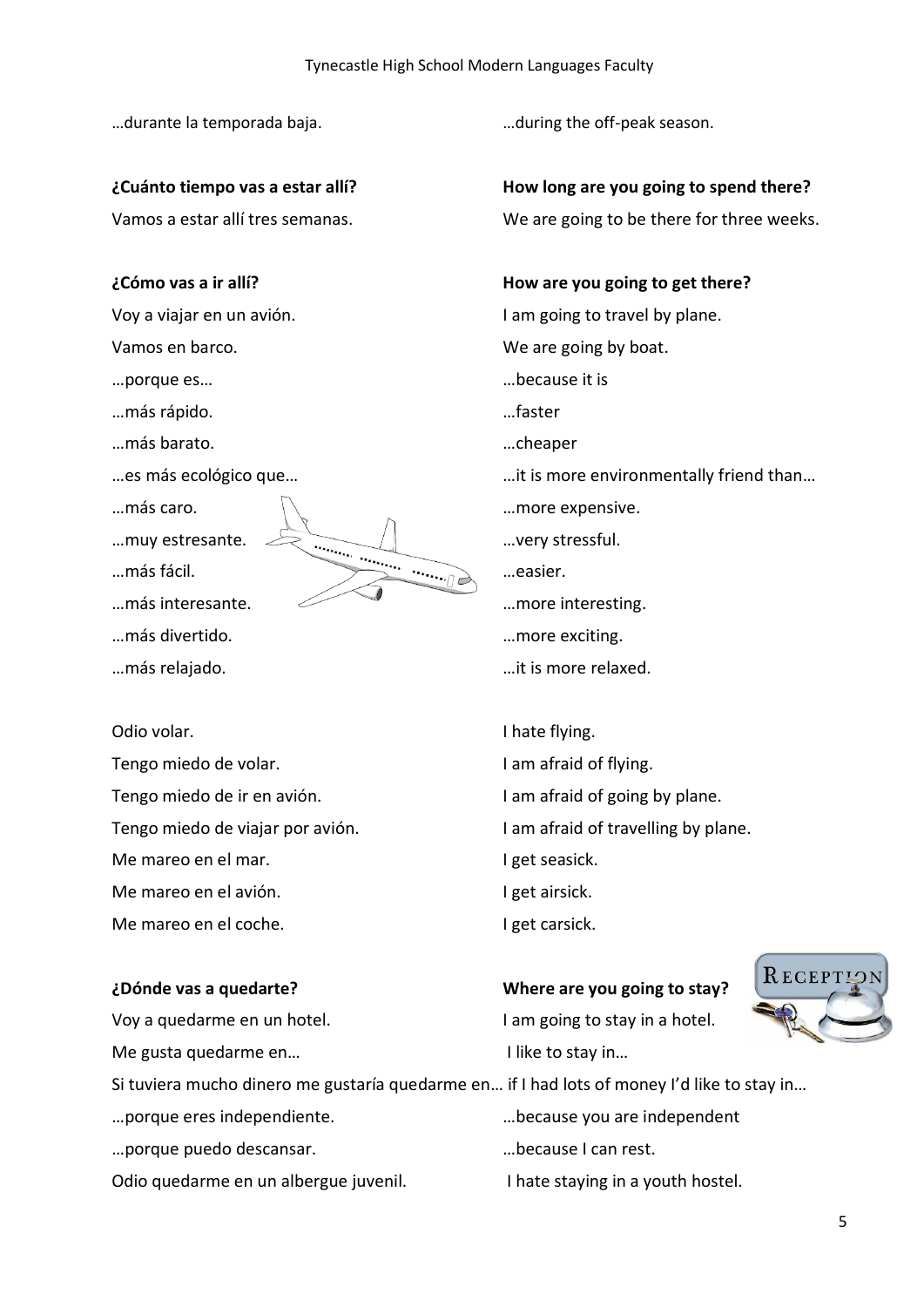…porque hay que cocinar /arreglar. ….because you have to cook/tidy up Lo bueno de quedarse en un hotel es que... The good thing about staying in a hotel is

Lo malo de quedarse en (un hotel) es que... The bad thing about staying in (a hotel) is

Voy a visitar... The contract of the U am going to visit … los monumentos. et al. (2008) subsetting the monuments. … la plaza de toros. …the bullring Voy a ir (a)<sup>\*</sup>... **I** am going to go to... \*remember (a) changes … una corrida. …a bullfight. …al parque temático. ….a theme park Voy a hacer... and the same of the law poing to do/go... …los deportes acuáticos. …water sports. …los deportes de invierno. …winter sports. …el esquí. …skiing.

that…

that...

# **¿Qué vas a hacer allí? What are you going to do there?**



Voy a descubrir la cultura. I am going to discover the culture.

# **Holidays in the Past**

# **¿ A dónde fuiste en vacaciones? Where did you go on holiday?**

Fui a… I went to… Visité.. I visited… Pasé una semana allí. I spent a week there. …quince días. …a fortnight. …un par de semanas. …a couple of weeks.

Fui en coche. I went by car. …agradable. …pleasant.

- 
- 
- 
- Pasamos cinco días allí. The spent five days there.
	-
	-
- **¿Cómo viajaste? How did you travel?** Fuimos en bici. The contract of the contract we went by bike. El viaje fue... The journey was...

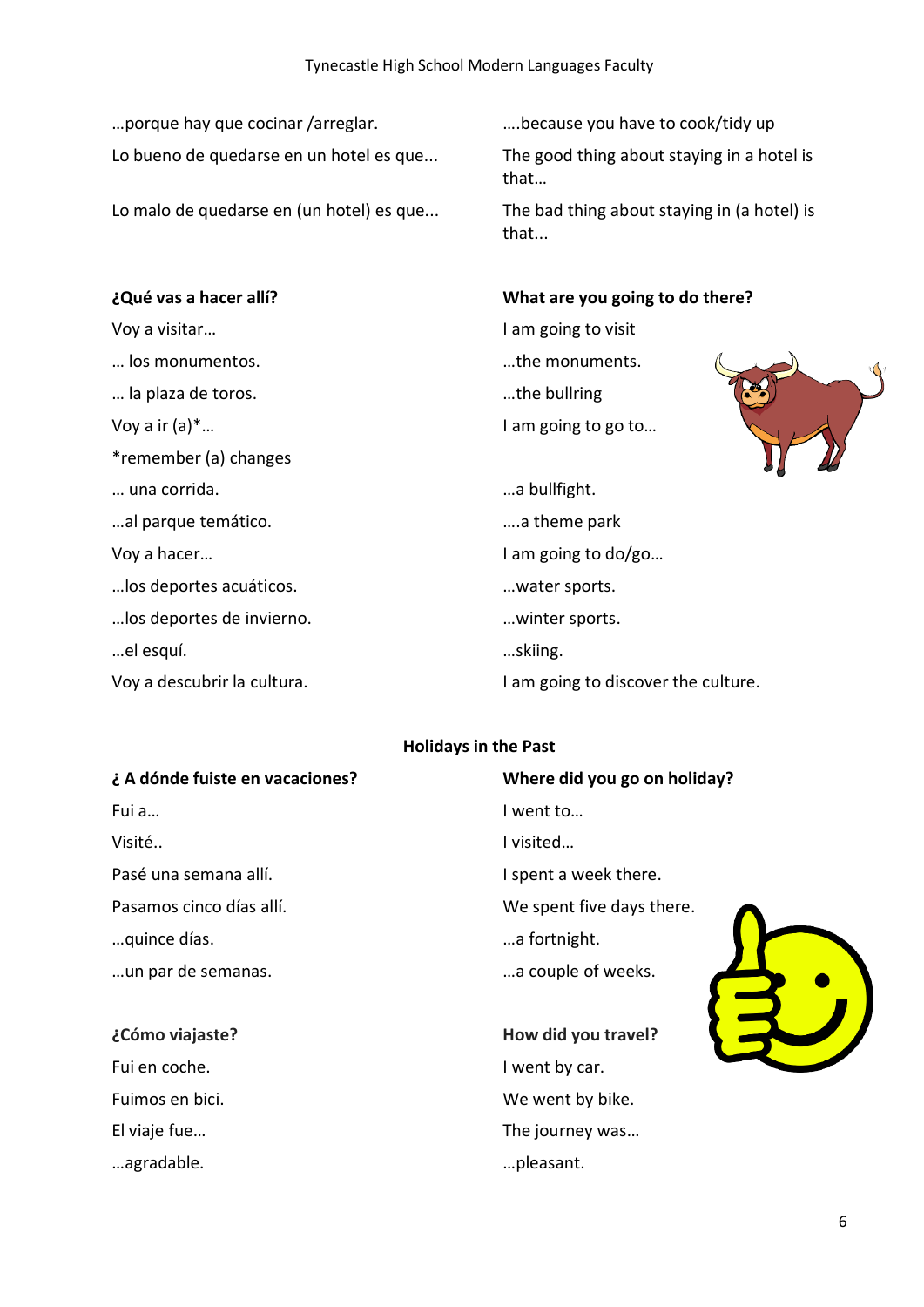…desagradable. …unpleasant. …emocionante. …exciting. …cómodo. …comfortable. …incómodo. …uncomfortable. …lento. …slow. …práctico. …practical. …rápido. …fast. …relajante. …relaxing. …ruidoso. …noisy. Durante el trayecto me dormí. During the journey I fell asleep. En el viaje me quedé dormido. During the journey I fell asleep. Hablé con otros viajeros. The second travellers of talked to other travellers. Miré por la ventana. I looked out of the window. Pasé el tiempo leyendo. I spent my time reading.

Me alojé en… **I stayed in** I stayed in...

…un hotel de cinco estrellas. …a five star hotel. …un hotel de tres estrellas. …a three star hotel.

…una casa alquilada. …a rented house.

…una caravana. …a caravan.

…un albergue juvenil. …a youth hostel.

…un piso. …a flat.

**¿Dónde te alojaste? Where did you stay?**  Me quedé en…  $\forall$   $\forall$  I stayed in... …un hostal. …a hostel. …un hostal residencia. …guesthouse, boarding house. …en casa de un amigo. …in a friend's house. …un camping. …a campsite. …el campo. …the countryside. …una tienda. **…**tent / a shop. …un parador. …*a type of luxury hotel in Spain usually in old buildings like castles or monasteries.* …una pensión. …a guesthouse, boarding house.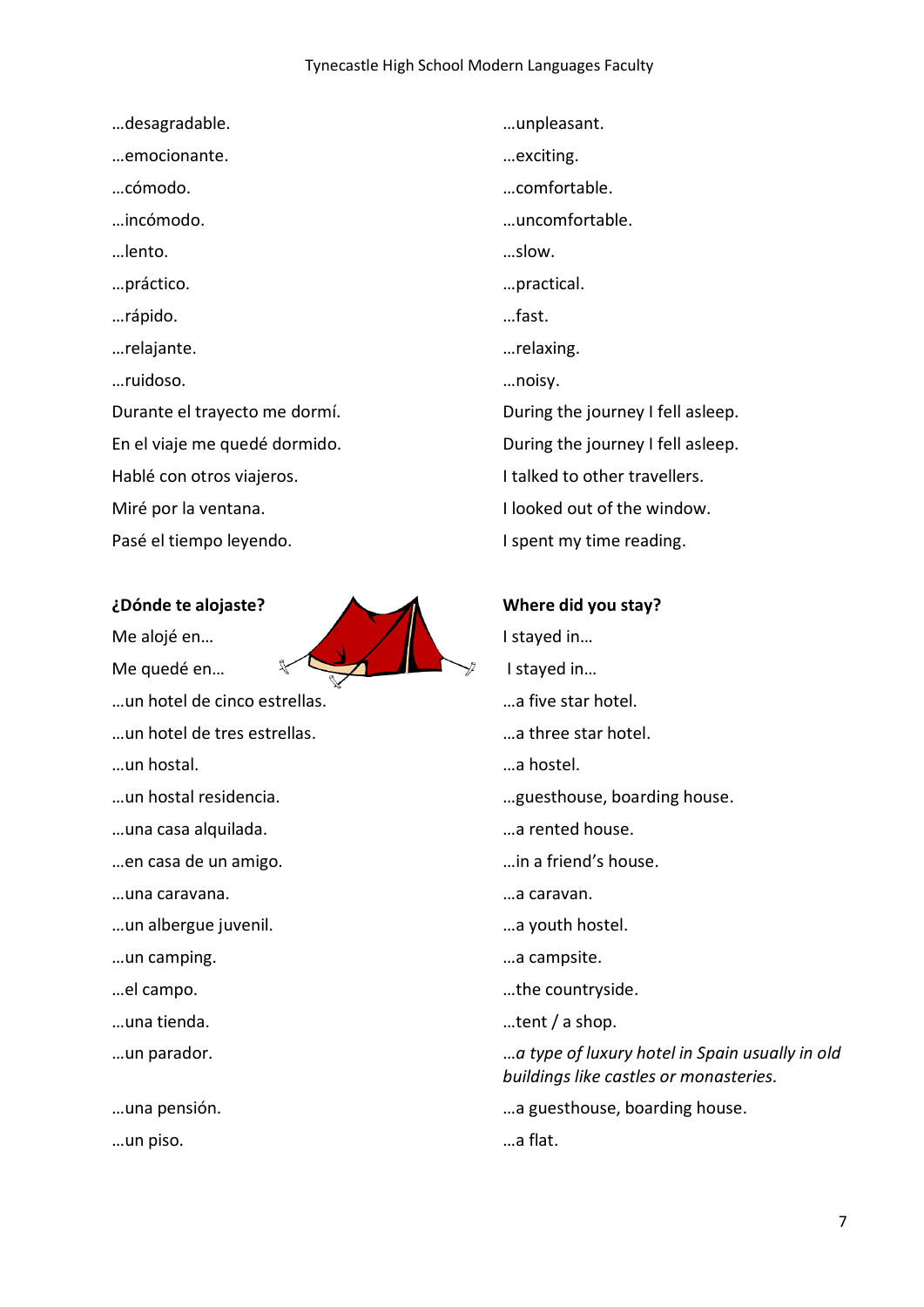- ...una piscina infinita.  $\ldots$  an infinity pool.
- …una piscina climatizada. …a heated pool.
- 
- 
- 
- 
- 
- …adaptador para iPod. …iPod adaptor.

- 
- …antiguo. …old.
- 
- 
- 
- 
- 
- 

- 
- 
- 
- 
- 
- 
- 

- 
- 



- Había… There was/were… …conexión a internet. **1990 a la connection** de la connection. El hotel era... The hotel was... No era (muy)… … was not (very)… …acogedor. …welcoming. …nuevo. …new. …cómodo. …comfortable. …poco cómodo. …uncomfortable. …Incómodo. …uncomfortable. …bonito. …pretty. …feo. …ugly. …caro. …expensive. …barato. …cheap. …moderno. …modern. …animado. …lively. …tranquilo. …quiet, calm. …lujoso. …luxurious. …limpio. …clean. …ruidoso. …noisy. …sucio. …dirty.
- …cerca de la playa / del centro. …near the beach / centre.
- …muy lejos de la playa /del centro. …very far from the beach / centre.
- …turístico. …touristy, popular with tourists.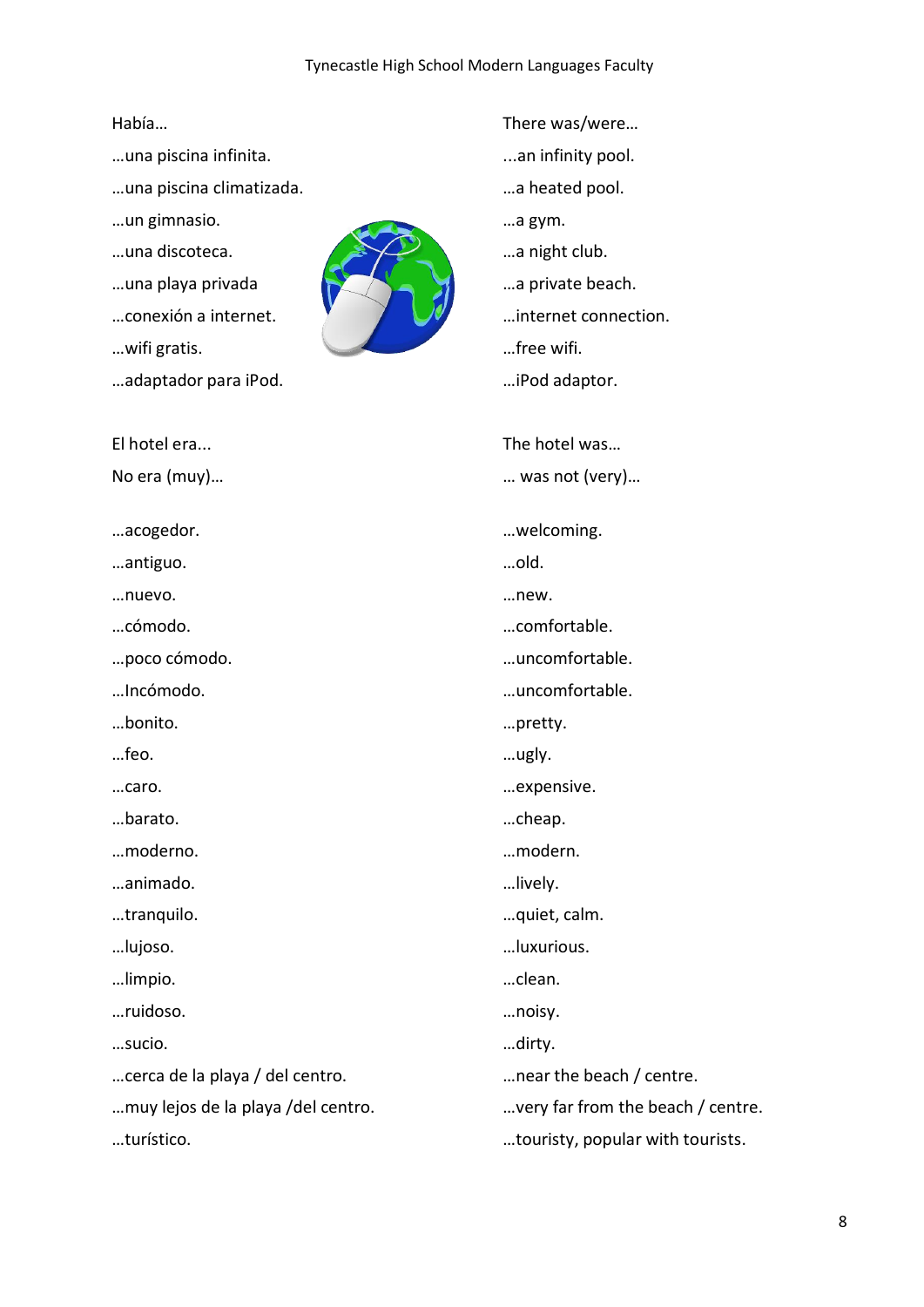Un día fui de compras. One day I went shopping. Decidimos organizar una fiesta. We decided to organise a party. Fuimos de bares una noche.<br>
We went clubbing one night. Una mañana fui al pueblo. One morning I went into town. Me perdí en el pueblo. I got lost in the town. A menudo iba a los cafés/las cafeterías, les defensions to cafes. Cada tarde/ todas las tardes comíamos en el albergue. Every evening we ate in the youth Por la tarde descansaba. In the afternoon I relaxed.

# **¿Que hiciste? What did you do?**

hostel.

Por la mañana tomaba el sol en la playa. In the morning I sunbathed on the beach.

A menudo íbamos a hacer turismo. We often went sight-seeing.

El fin de semana visitábamos todos los lugares de interés. At the weekend we visited all the sights.

Había tormenta. There was a storm. Había niebla. There was fog.



# **¿Qué hacia el tiempo? What was the weather like?**

Hacía buen tiempo. It was nice weather.

# **¿Qué tal las vacaciones? How was the holiday?**

Disfruté mucho. The enjoyed myself. Pasamos un buen rato. Notifiable and the Me had great fun. Me aburrí un poco. I got a bit bored. Tuve morriña. **I felt homesick.** Me entró la morriña. I felt homesick. Eché de menos a mi familia. I missed my family. Hice muchos amigos. The state of the lots of friends.

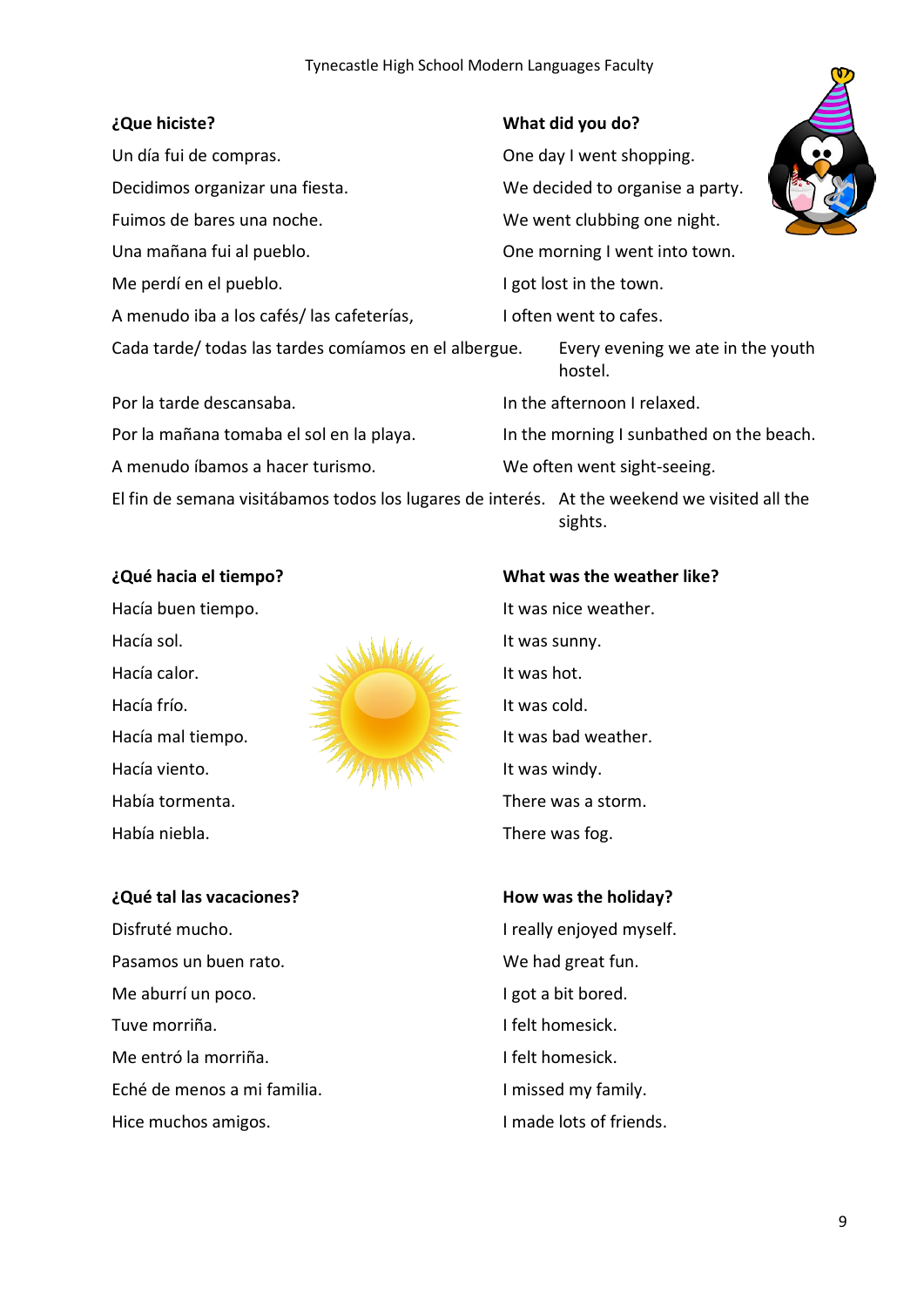| ¿Qué tal lo pasaste?   | Did you have a good time? |
|------------------------|---------------------------|
| Lo pasé guay.          | I had a great time.       |
| Lo pasé bomba.         | I had a brilliant time.   |
| Lo pasé bien.          | I had a good time.        |
| Lo pasé mal.           | I had a bad time.         |
| Lo pasé fatal.         | I had an awful time.      |
| ¡Fue súper-fantástico! | It was brilliant!         |
| ¡Fue emocionante!      | It was exciting!          |
| Fue regular.           | It was OK.                |
| <i>iFue fatal!</i>     | It was awful!             |
| ¡Fue muy aburrido!     | It was very boring.       |

# **Life in Other Countries**

# **Tourism**

| El turismo - ¿a favor o en contra?                   | Are you for or against tourism?                       |                 |
|------------------------------------------------------|-------------------------------------------------------|-----------------|
| El turismo proporciona empleo.                       | Tourism provides employment.                          |                 |
| El turismo facilita trabajo.                         | Tourism facilitates work.                             | <b>PASSPORT</b> |
| Permite a la gente experimentar diferentes culturas. | It allows people to experience<br>different cultures. |                 |

| Los aviones contaminan el medio ambiente.      | Aeroplanes contaminates the environment.            |
|------------------------------------------------|-----------------------------------------------------|
| El turismo favorece la explotación.            | Tourism promotes exploitation.                      |
| A largo plazo, el turismo conduce a desempleo. | In the long term, tourism leads to<br>unemployment. |

# **Racism**

**¿Puedes explicar lo que significa el racismo para ti? Can you explain the significance of** 

**racism to you?**

A mi parecer... and the set of the set of the set of the set of the set of the set of the set of the set of the set of the set of the set of the set of the set of the set of the set of the set of the set of the set of the

…es la discriminación hacia una persona de diferente raza.

…it is discrimination of a person of a different race.

…es juzgar a alguien por el color de su piel o su lugar de procedencia.

…it is to judge someone for the colour of their skin or where they come from.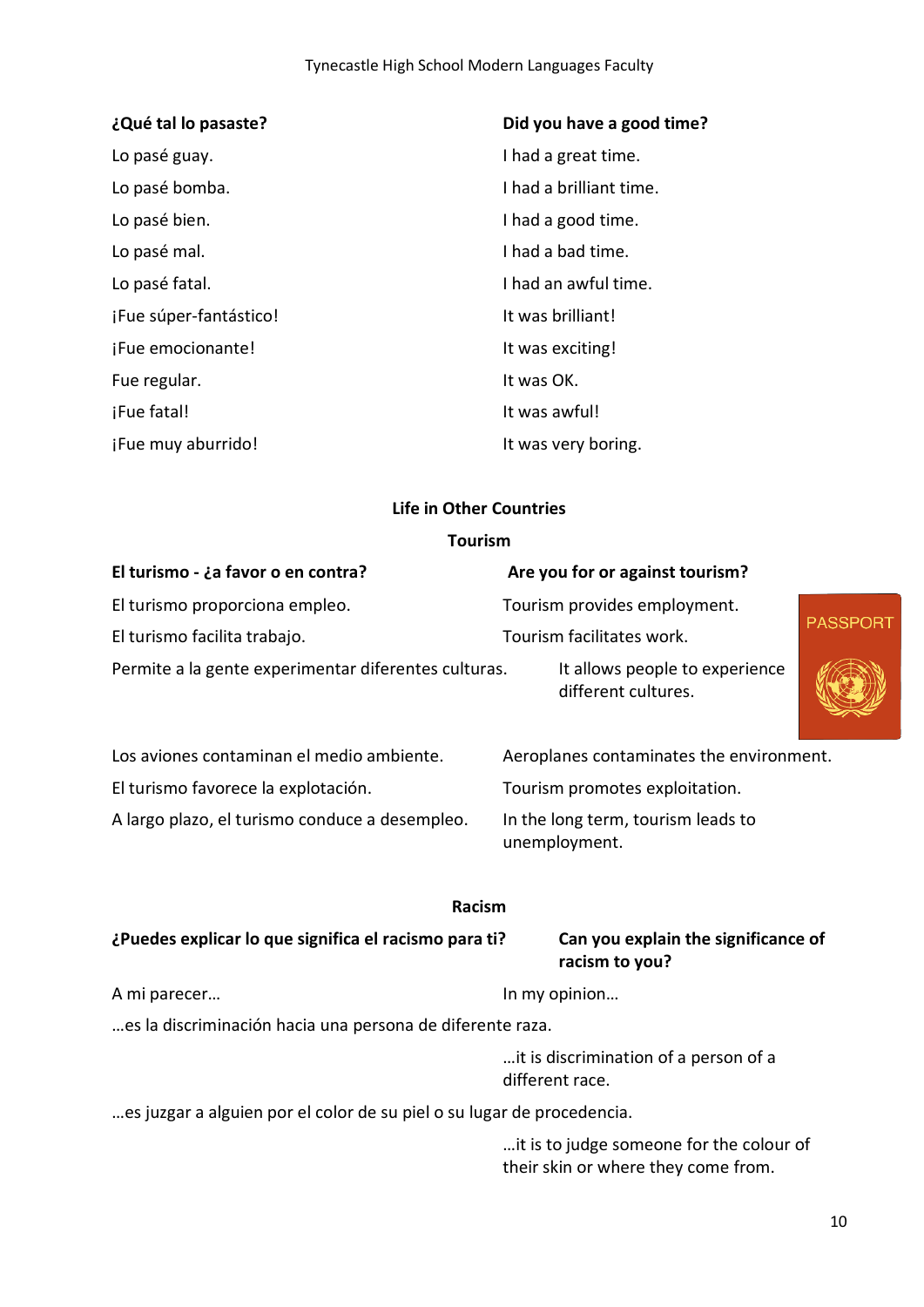…es etiquetar y estereotipar a las personas de otras razas.

…it is to label and stereotype people of other races.

…consiste en menospreciar y maltratar a personas de origen étnico diferente.

…it is to belittle or mistreat people of a different ethnic origin.

**causes of racism?**

# **¿Cuáles consideras que son las causas del racismo? What do you consider to be the**

Hay quienes dicen que... The same say that means of the say that say that say that say that say that say that say that say that say that say that say that say that say that say that say that say that say that say that say

Estoy convencido/a de que... I am convinced that...

No cabe duda de que… There is no doubt that…

No se puede negar... The set of the set of the You cannot deny that...

Parece ser que... The contract of the latest seems that ...

… es a causa de la falta de educación. …it is because of a lack of education.

… la gente tiene miedo de lo que no conoce. …people are afraid of the unknown.

… la gente teme lo que es ajeno a su mundo. …people fear what is foreign to their world.

… existe masificación de grupos de inmigrantes. …there is overcrowding of immigrant groups.

# Desde el punto de vista de... From this point of view... Esto me lleva a pensar que... This leads me to believe that... Hay que tener en cuenta que... The same of the Keep in mind that... …es abominable. …it is abominable. …debería estar penado por la ley. …it should be punished by law. …debemos poner nuestra parte para eliminar el racismo. …we must do our part to eliminate racism. …va a seguir creciendo aún más. …it will continue to grow even more.

…(no)se justifica por razones económicas, sociales o políticas. …it is (not) justified by

economic, social or political reasons.

Pienso que para eliminar el racismo, los niños deben aprender en la escuela valores como el respeto, la comprensión, la igualdad y la tolerancia.

> I think that to eliminate racism, children should be taught values such as respect,



- 
- 
- 
- … hay falta de integración. …there is a lack of integration.

# **¿Qué opinas del racismo? What do you think of racism?**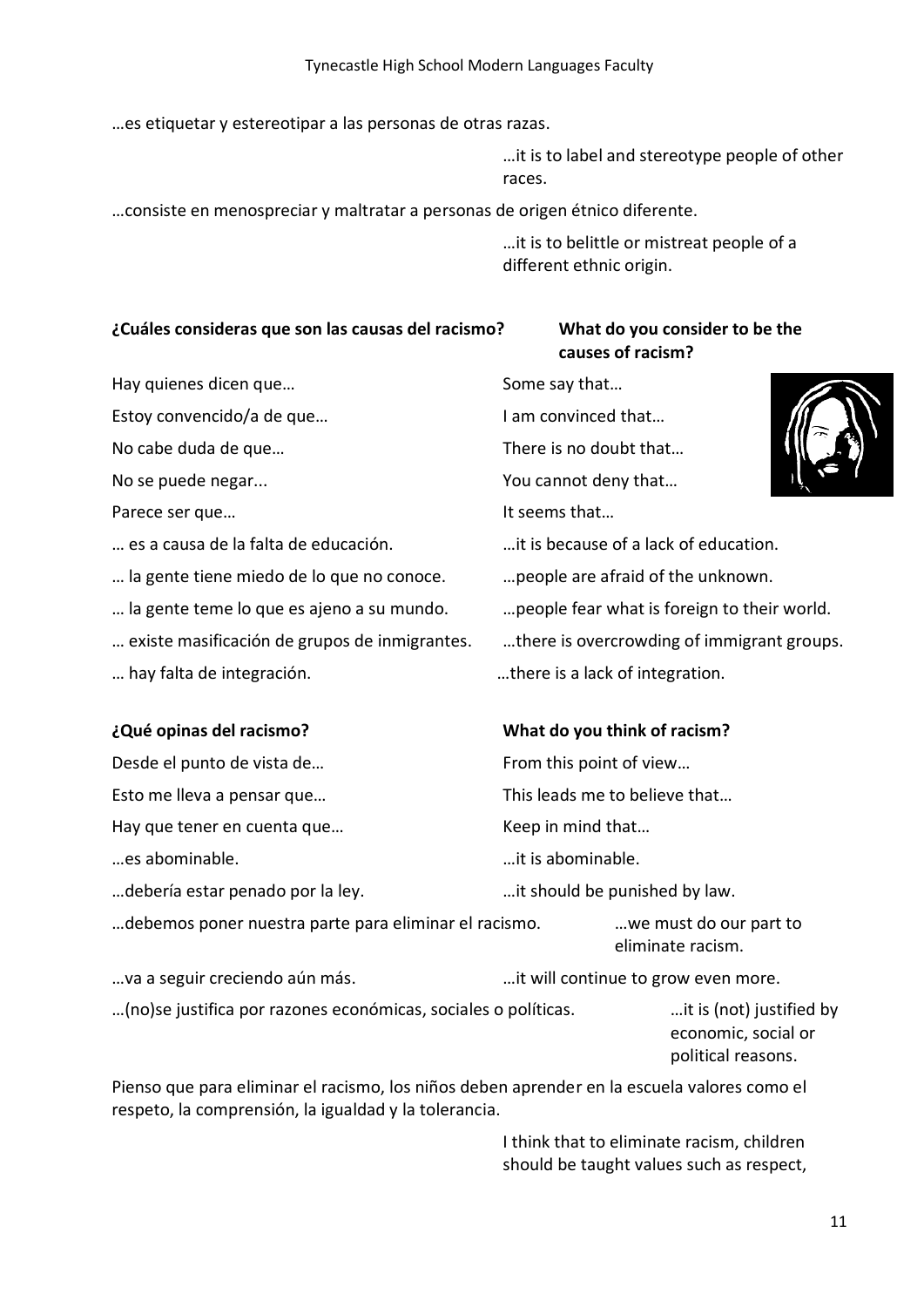understanding, equality and tolerance in schools.

En mi opinión, el racismo es una actitud negativa para la sociedad porque todas las personas somos iguales y el color de la piel no es importante para convivir en la sociedad.

> In my opinion, racism is a negative attitude to society because everyone is equal and skin colour is not important to live in society.

| ¿Cuáles son las causas de la inmigración? | What are the causes of immigration? |
|-------------------------------------------|-------------------------------------|
| Pienso que las causas son                 | I think that the causes are         |
| la pobreza.                               | poverty.                            |
| el trabajo.                               | work.                               |
| la seguridad.                             | security/safety.                    |
| el hambre.                                | hunger.                             |
| asilo político.                           | political asylum.                   |
| la guerra y la violencia.                 | war and violence.                   |

# **¿Qué son los benéficos y los problemas de la inmigración? What are the benefits and problems of immigration?**

| Pienso que hay beneficios para el país.                                     | I think that there are benefits for the<br>country                          |                                                                      |
|-----------------------------------------------------------------------------|-----------------------------------------------------------------------------|----------------------------------------------------------------------|
| los inmigrantes contribuyen a la economía.                                  | immigrants contribute to the economy.                                       |                                                                      |
| mejoran la tasa de natalidad.                                               | they improve the birth rate.                                                |                                                                      |
| hacen el trabajo 'sucio' o peligroso como limpiadores, colectores de basura |                                                                             |                                                                      |
|                                                                             | they do the 'dirty' or dangerous work like<br>cleaners, rubbish collectors. |                                                                      |
| enriquecen la cultura.                                                      | they enrich the culture.                                                    |                                                                      |
| contribuyen al multiculturalismo.                                           | they contribute to multiculturalism.                                        |                                                                      |
| El multiculturalismo, expande y abre la mente hacia otras culturas.         |                                                                             | Multiculturalism<br>expands and opens the<br>mind to other cultures. |
| La integración favorece el aprendizaje del idioma.                          | Integration promotes language learning.                                     |                                                                      |

Pienso que hay problemas también para el país. I think that there are also problems for the

country.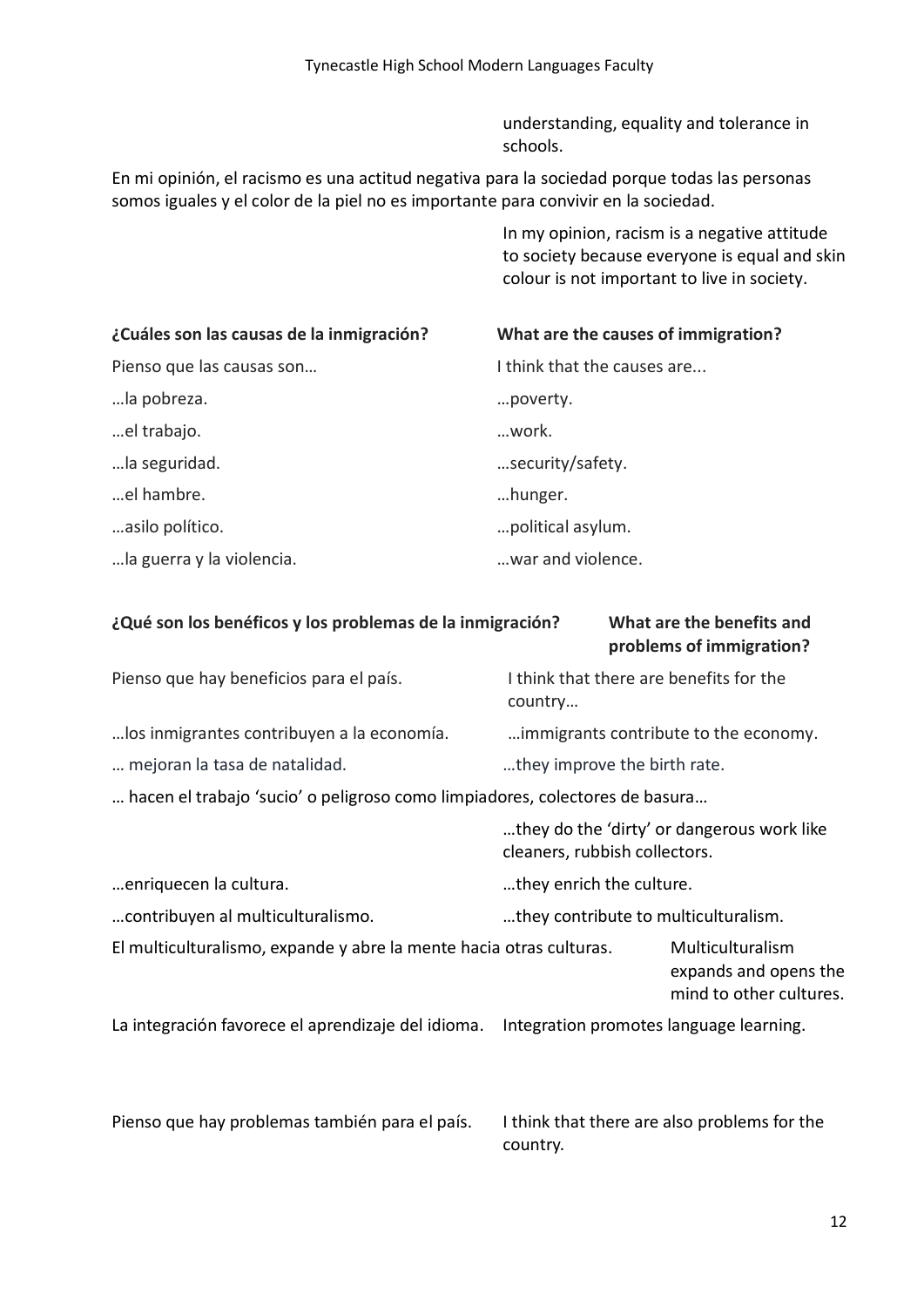Hay una sobrecarga en la infraestructura (vivienda, cuidado médico, educación, benéficos sociales).

|                                                           | benefits).                        | There is an overload in the infrastructure<br>(housing, health care, education, social |
|-----------------------------------------------------------|-----------------------------------|----------------------------------------------------------------------------------------|
| Hay el aumento del gasto público.                         |                                   | There is an increase in public spending.                                               |
| Hay aumento del crimen.                                   | There is increased crime.         |                                                                                        |
| Puede causar la violencia y el racismo.                   |                                   | It can cause violence and racism.                                                      |
| Hay la creación de 'ghettos'.                             | There is a creation of 'Ghettos'. |                                                                                        |
| Puede causar la perdida de la identidad/cultura nacional. |                                   | It can cause the loss of national<br>culture/identity.                                 |
| A veces el idioma es un problema para los inmigrantes.    |                                   | At times, the language is a problem<br>for immigrants.                                 |

# **Celebrating Special Events**

| Semana Santa      | Easter                                                                     |
|-------------------|----------------------------------------------------------------------------|
| El Año Nuevo      | New Year                                                                   |
| El Día de Reyes   | King's Day (Epithany) when children in Spain<br>receive Christmas presents |
| Navidad           | Christmas                                                                  |
| Nochebuena        | Christmas Eve                                                              |
| Nochevieja        | New Year's Eve                                                             |
| Una peregrinación | a pilgrimage                                                               |
|                   |                                                                            |
| Hay               | There is/are                                                               |
| los antifaces.    | masks.                                                                     |
| las carrozas.     | floats (carnaval).                                                         |
| un pelele.        | a guy or straw doll.                                                       |
| las botargas.     | costumes.                                                                  |
|                   |                                                                            |

# **TV/Cinema/Literature**

| ¿Te gusta ver la televisión? | Do you like watching TV? |
|------------------------------|--------------------------|
| Soy aficionado a             | I'm a fan of             |
| las películas de acción.     | action films.            |
| los dibujos.                 | cartoons.                |

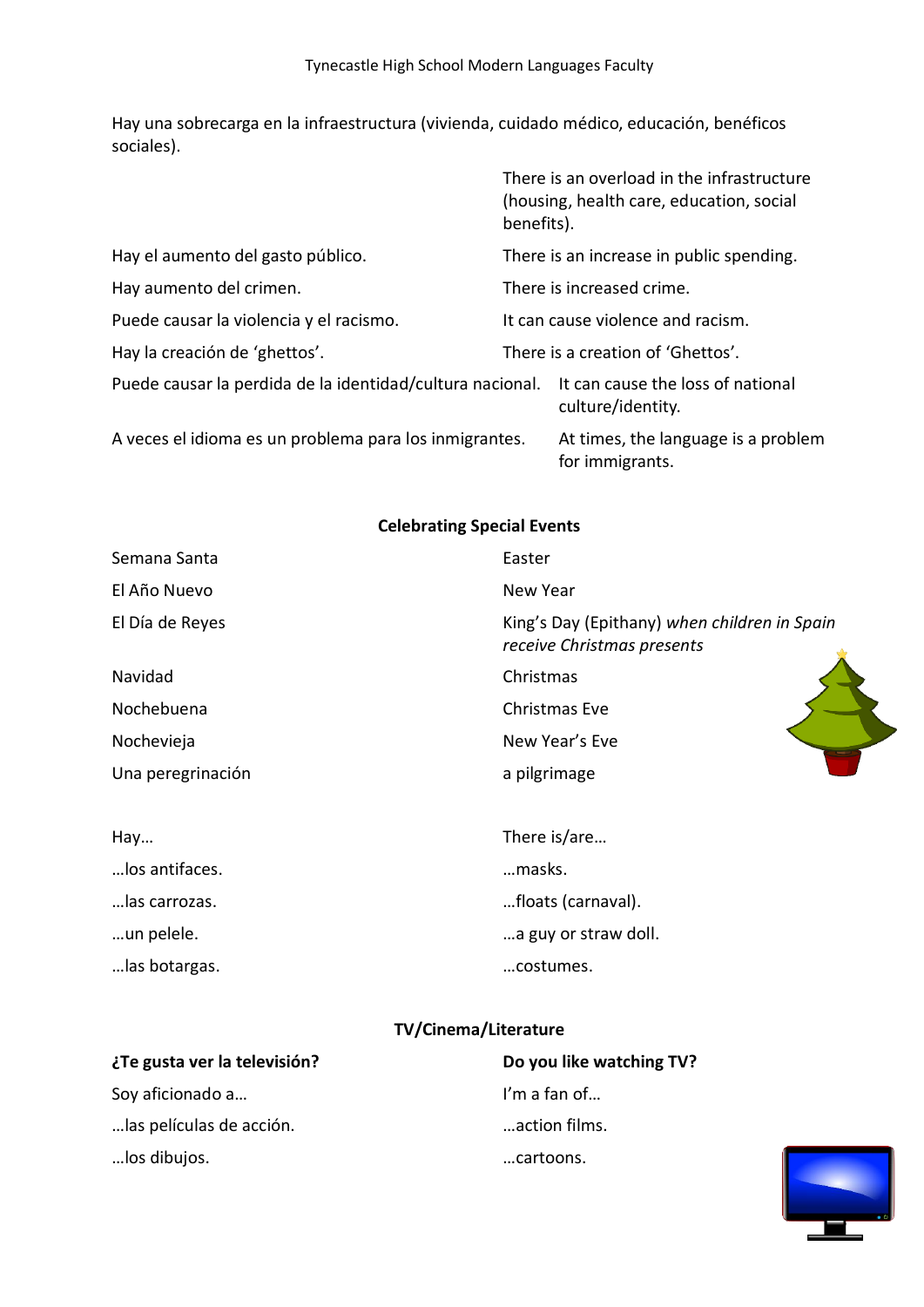| ¿Qué opinas de la televisión?                                                              | What is your opinion of TV? |                                                                            |
|--------------------------------------------------------------------------------------------|-----------------------------|----------------------------------------------------------------------------|
| Creo que la tele es buena.                                                                 | I think that T.V is good.   |                                                                            |
| La tele ofrece muchas cosas interesantes.                                                  |                             | T.V offers many interesting things.                                        |
| La tele ofrece un servicio de información.                                                 |                             | T.V offers an information service.                                         |
|                                                                                            |                             |                                                                            |
| Es un buen medio de                                                                        | It is a good way of         |                                                                            |
| descubrir nuevos horizontes y otras culturas.                                              |                             | discovering new horizons and cultures.                                     |
| desconectar de la rutina diaria.                                                           |                             | disconnecting from daily routine.                                          |
| relajarse después del insti.                                                               | relaxing after school.      |                                                                            |
| comunicación.                                                                              | communication.              |                                                                            |
| Nos permite estar informados de lo que sucede en el mundo.                                 |                             | It allows us to be informed of<br>what is happening in the<br>world.       |
| Hay emisiones para todos los gustos.                                                       |                             | There are programmes for all tastes.                                       |
|                                                                                            |                             |                                                                            |
|                                                                                            |                             |                                                                            |
| La tele es mala/peligrosa.                                                                 | T.V is bad/dangerous.       |                                                                            |
| Tiene mucha violencia.                                                                     | There is a lot of violence. |                                                                            |
| Creo que la televisión es una pérdida de tiempo.                                           |                             | I think that watching T.V is a waste of time.                              |
| Uno corre el riesgo de                                                                     | You run the risk of         |                                                                            |
| volverse perezoso.                                                                         | becoming lazy.              |                                                                            |
| pasar demasiadas horas encerrado en casa.                                                  | up at home.                 | spending too many hours indoors/locked                                     |
| Puede crear adicción.                                                                      | It can create an addiction. |                                                                            |
| Algunas personas pierden el control de las horas que pasan delante de la pequeña pantalla. |                             |                                                                            |
|                                                                                            |                             | Some people lose control of how long they<br>spend in front of the screen. |
| Hay demasiada publicidad ridícula que encima nos dicta lo que debemos comprar.             |                             |                                                                            |
|                                                                                            | telling us what to buy.     | There is too much ridiculous advertising                                   |

# **Cinema**

| Ayer vi  | Yesterday I saw |
|----------|-----------------|
| Vimos    | We saw          |
| He visto | I have seen     |

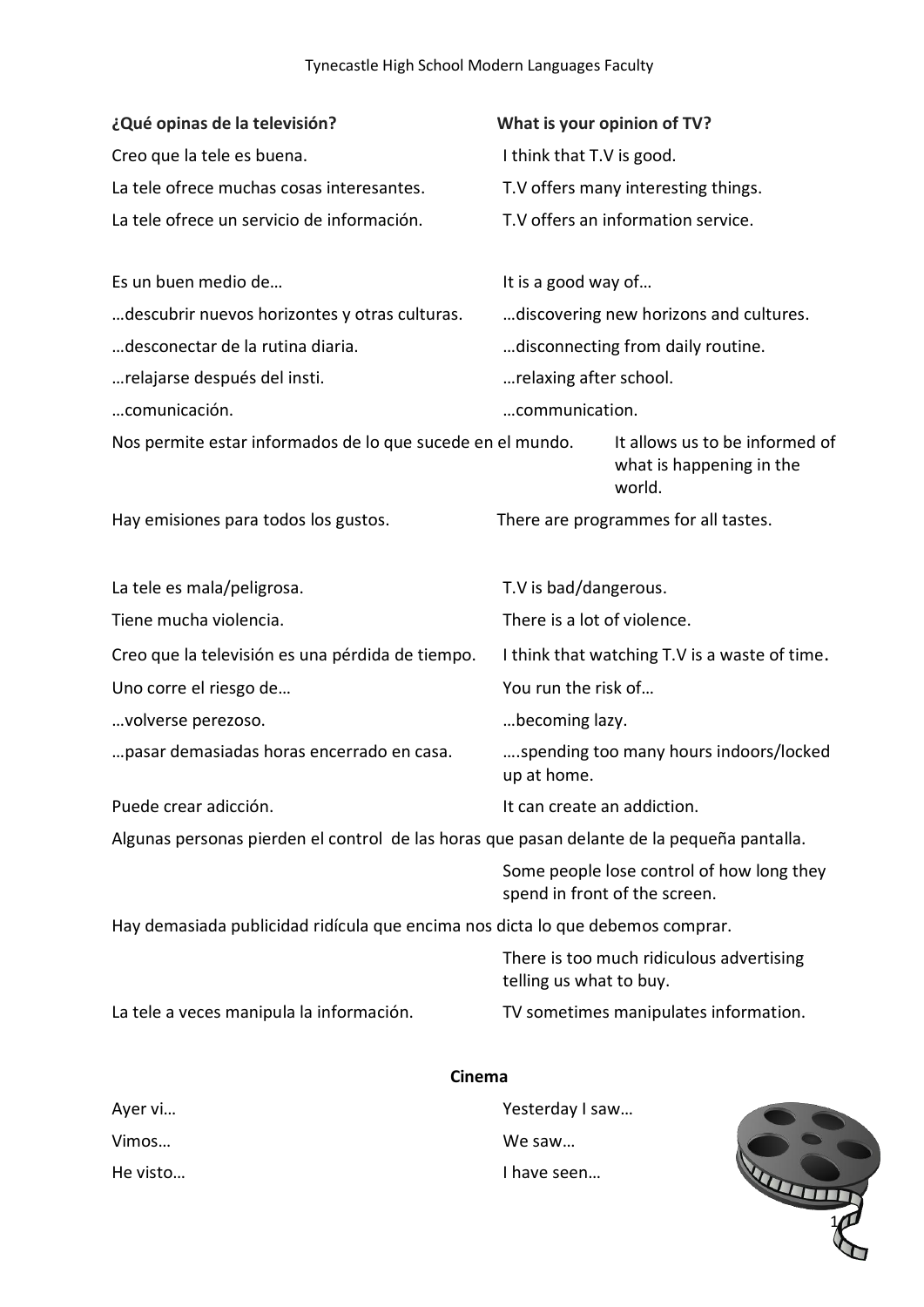Quiero ver... **I** want to see... …una película que se llama… …a film called…

La película tiene lugar...<br>
The film takes place... ..hoy en día. …nowadays …en el futuro. …in the future.

**¿Dónde tiene lugar? Where does the film take place?**

La película tiene lugar... The film takes place... La acción transcurre en... The action takes place in... **¿De qué trata la película? What is the film about?** La película trata de... The film is about... El argumento es... The plot is about... Es una historia triste/ cómica. It is a sad/funny story.

# **¿Cuáles son los temas principales? What are the main themes?**

Los temas principales son... The main themes are... …la Guerra. …the war. …la familia. …the family …el amor. …love …la amistad. …friendship ….la muerte. …death

La película es apto para todos los públicos. The film is suitable for all audiences.

# **¿Quiénes son los personajes principales? Who are the main characters?**

Los actores principales son... The main actors are... Los personajes principales son... The main characters are... Brad Pitt es la estrella. Brad Pitt is the star.

**¿Cuándo tiene lugar? When does the film take place?** …hace 20 anos. …20 years ago.

Cuenta la historia de... Cuenta la historia de...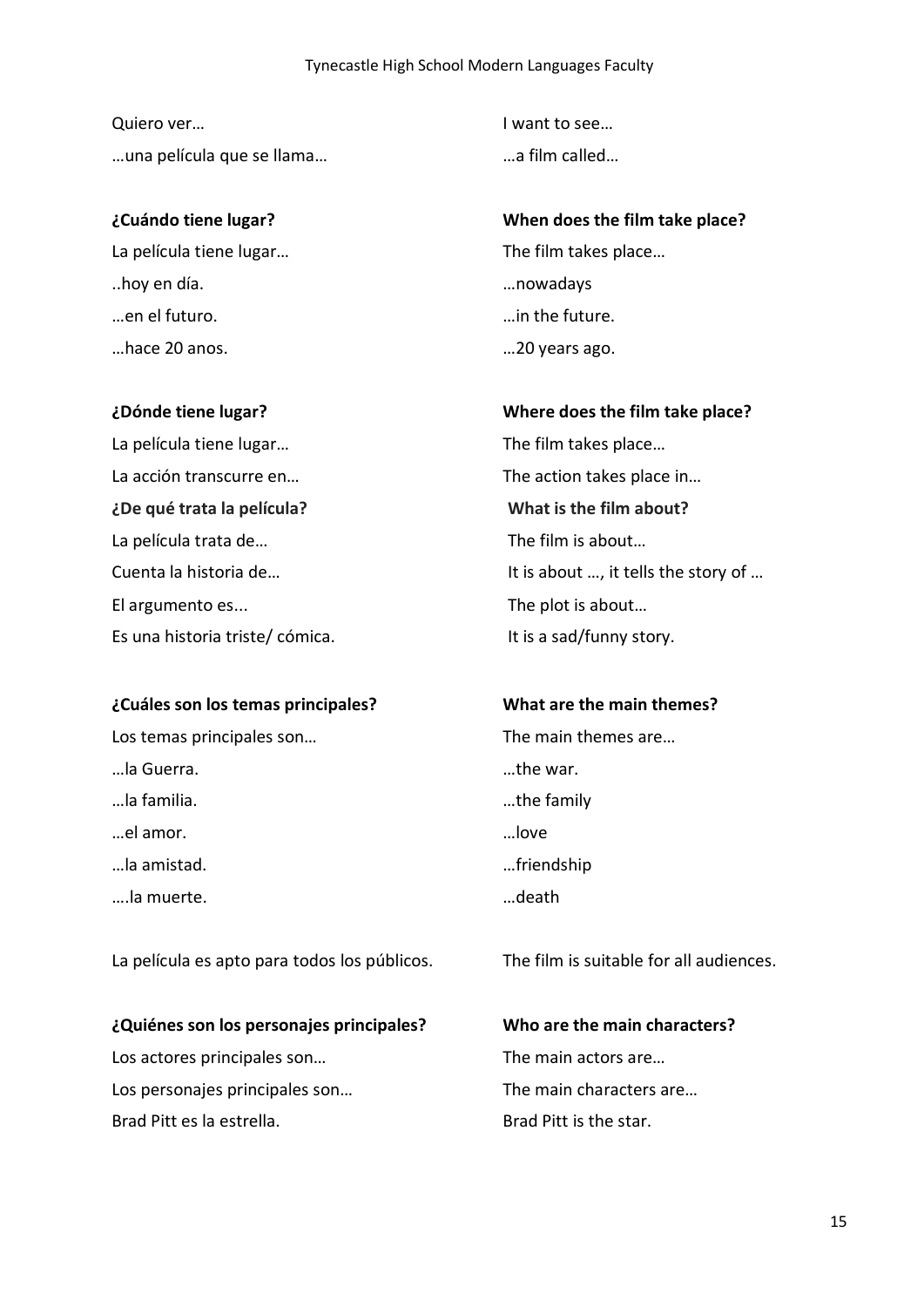| ¿Qué piensas de la película?                 | What did you think of the film?              |
|----------------------------------------------|----------------------------------------------|
| ¡Fue genial!                                 | It was great!                                |
| ¡Fue fatal!                                  | It was awful!                                |
| tonto.                                       | stupid.                                      |
| educativo.                                   | educational.                                 |
| gracioso.                                    | funny.                                       |
| emocionante.                                 | exciting,                                    |
| un rollo.                                    | a bore.                                      |
| Me dormí.                                    | I fell asleep.                               |
| Me gusto.                                    | I liked it (past tense)                      |
| No me gusto.                                 | I didn't like it.                            |
| El personaje que preferí fue                 | The character I preferred was                |
| La parte de la película que me gustó más fue | The part of the film I liked best was        |
| La escena más graciosa era                   | The funniest scene was                       |
| La escena más triste era                     | The saddest scene is                         |
| Recomiendo esta película para                | I'd recommend this film to                   |
| La próxima película que voy a ver será       | The next film that I will go and see will be |

# **Literature**

Leo… I read… Leí… I read (past tense)… Leía… I used to read… Me encanta leer. The same state of the love to read …una novela. …a novel. …que trata de… …which is about… …difícil de leer. …difficult to read. … que engancha …that gets you hooked, addicted. …un periódico. …a newspaper. …un artículo sobre. …an article about. Me abono a una revista. I subscribe to a magazine. …una revista semanal. …a weekly magazine. …una revista mensual. …a monthly magazine. …una revista de cine. …a film magazine. …una revista de automóviles. …a car magazine.

- 
- 
- 
- 
- 
- 
- 
- 
- 
- 
- 
- 
- 
-